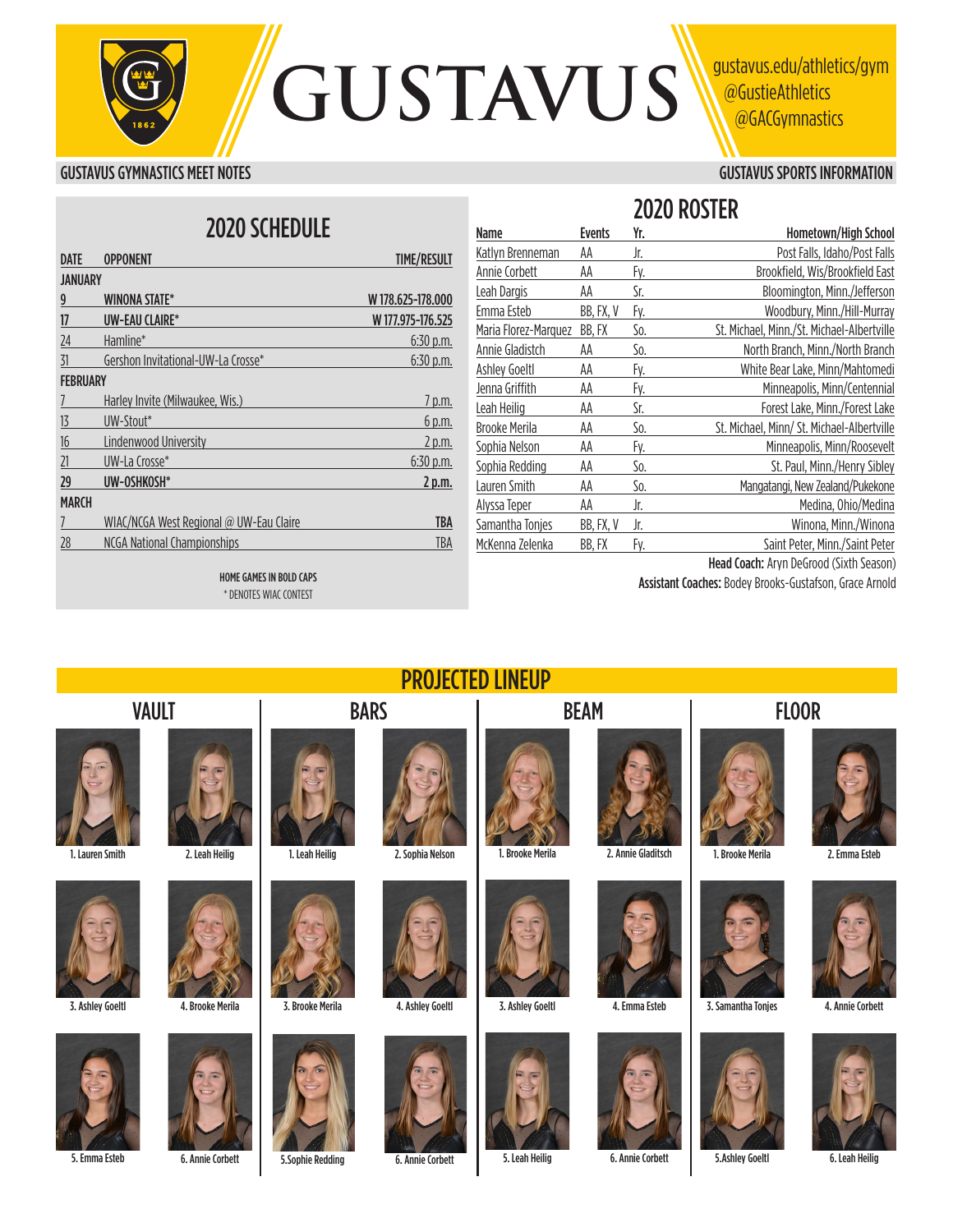## SEASON AND CAREER NUMBERS

| <b>TEAM RESULTS</b>                                  |                 |                       |                |                 |                            |
|------------------------------------------------------|-----------------|-----------------------|----------------|-----------------|----------------------------|
| Date Meet<br>vs. Winona State<br>1/9                 | Vault<br>45.075 | <b>Bars</b><br>44.200 | Beam<br>44.925 | Floor<br>44.425 | <b>Total/AA</b><br>178.625 |
| vs. UW-Eau Claire<br>1/17                            | 45.250          | 44.600                | 41.875         | 46.250          | 177.975                    |
| School Record:                                       | 47.425          | 47.025                | 45.625         | 48.775          | 187.425                    |
| <b>KAYTLYN BRENNEMAN</b><br>1/9<br>vs. Winona State  |                 |                       |                |                 |                            |
| 1/17<br>vs. UW-Eau Claire                            |                 |                       |                |                 |                            |
| Career High:                                         |                 |                       | 8.050          |                 |                            |
| <b>ANNIE CORBETT</b><br>vs. Winona State<br>1/9      | 9.175           | 9.250                 | 9.375          | 8.250           | 36.050                     |
| 1/17<br>vs. UW-Eau Claire                            | 9.200           | 9.400                 | 9.475          | 9.200           | 37.275                     |
| Career High:                                         | 9.175           | 9.250                 | 9.375          | 8.250           | 36.050                     |
| <b>LEAH DARGIS</b><br>1/9<br>vs. Winona State.       |                 |                       |                |                 |                            |
| 1/17<br>vs. UW-Eau Claire                            |                 |                       |                |                 |                            |
| Career High:                                         | 9.200           |                       |                |                 |                            |
| <b>EMMA ESTEB</b>                                    |                 |                       |                |                 |                            |
| 1/9<br>vs. Winona State<br>1/17<br>vs. UW-Eau Claire | 9.300           |                       | 9.450          | 9.350           |                            |
| Career High:                                         | 9.300           |                       | 9.450          | 9.350           |                            |
| <b>MARIA FLORES-MARQUEZ</b>                          |                 |                       |                |                 |                            |
| vs. Winona State<br>1/9                              |                 |                       |                |                 |                            |
| 1/17<br>vs. UW-Eau Claire<br>Career High:            |                 |                       |                |                 |                            |
| <b>ANNIE GLADITSCH</b>                               |                 |                       |                |                 |                            |
| 1/9<br>vs. Winona State                              |                 |                       |                |                 |                            |
| 1/17<br>vs. UW-Eau Claire                            |                 |                       | 8.250          |                 |                            |
| Career High:<br><b>ASHLEY GOELTL</b>                 |                 |                       | 8.250          |                 |                            |
| vs. Winona State<br>1/9                              | 8.250           | 9.125                 | 8.950          |                 |                            |
| 1/17<br>vs. UW-Eau Claire                            | 9.125           | 8.950                 | 8.475          | 9.400           | 35.950                     |
| Career High:                                         | 9.125           | 9.125                 | 8.950          | 9.400           | 35.950                     |
| <b>JENNA GRIFFITH</b><br>1/9<br>vs. Winona State     |                 |                       |                | 9.050           |                            |
| 1/17<br>vs. UW-Eau Claire                            |                 |                       |                | 9.125           |                            |
| Career High:                                         |                 |                       |                | 9.125           |                            |
| <b>LEAH HEILIG</b>                                   |                 |                       |                |                 |                            |
| vs. Winona State<br>1/9<br>1/17<br>vs. UW-Eau Claire | 9.225           | 9.150<br>9.375        | 8.050          | 9.450           | 35.875                     |
| Career High:                                         | 9.375           | 9.375                 | 8.300          | 9.575           | 36.200                     |
| <b>BROOKE MERILA</b>                                 |                 |                       |                |                 |                            |
| vs. Winona State<br>1/9                              | 8.525           | 8.225                 | 9.100          | 8.275           | 34.125                     |
| 1/17<br>vs. UW-Eau Claire                            | 9.250           | 8.250                 | 8.375          | 9.150           | 35.025                     |
| Career High:<br>SOPHIA NELSON                        | 9.375           | 9.300                 | 9.225          | 9.600           | 36.775                     |
| vs. Winona State<br>1/9                              | 8.850           |                       |                |                 |                            |
| 1/17<br>vs. UW-Eau Claire                            | 9.075           | 7.400                 |                | 8.650           |                            |
| Career High:                                         | 8.850           | 7.400                 |                | 8.650           |                            |
| SOPHIA REDDING<br>1/9<br>vs. Winona State            |                 | 8.450                 |                |                 |                            |
| 1/17<br>vs. UW-Eau Claire                            |                 | 8.625                 |                |                 |                            |
| Career High:                                         | 9.525           | 9.350                 | 8.550          | 8.925           | 35.675                     |
| <b>LAUREN SMITH</b><br>vs. Winona State              |                 |                       |                |                 |                            |
| 1/9<br>1/17<br>vs. UW-Eau Claire                     | 8.600           |                       |                |                 |                            |
| Career High:                                         | 8.600           |                       |                |                 |                            |
| <b>ALYSSA TEPER</b>                                  |                 |                       |                |                 |                            |
| vs. Winona State<br>1/9                              |                 |                       |                |                 |                            |
| 1/17<br>vs. UW-Eau Claire<br>Career High:            | 9.350           | 8.750                 |                |                 |                            |
| SAMANTHA TONJES                                      |                 |                       |                |                 |                            |
| vs. Winona State<br>1/9                              |                 |                       | 7.800          | 8.300           |                            |
| 1/17<br>vs. UW-Eau Claire                            |                 |                       | 7.300          | 9.375           |                            |
| Career High:<br><b>MAKENNA ZELENKA</b>               |                 |                       | 9.325          | 8.300           |                            |
| vs. Winona State<br>1/9                              |                 |                       |                |                 |                            |
| 1/17<br>vs. UW-Eau Claire                            |                 |                       |                |                 |                            |
| Career High:                                         |                 |                       |                |                 |                            |
|                                                      |                 |                       |                |                 |                            |
|                                                      |                 |                       |                |                 |                            |
|                                                      |                 |                       |                |                 |                            |
|                                                      |                 |                       |                |                 |                            |